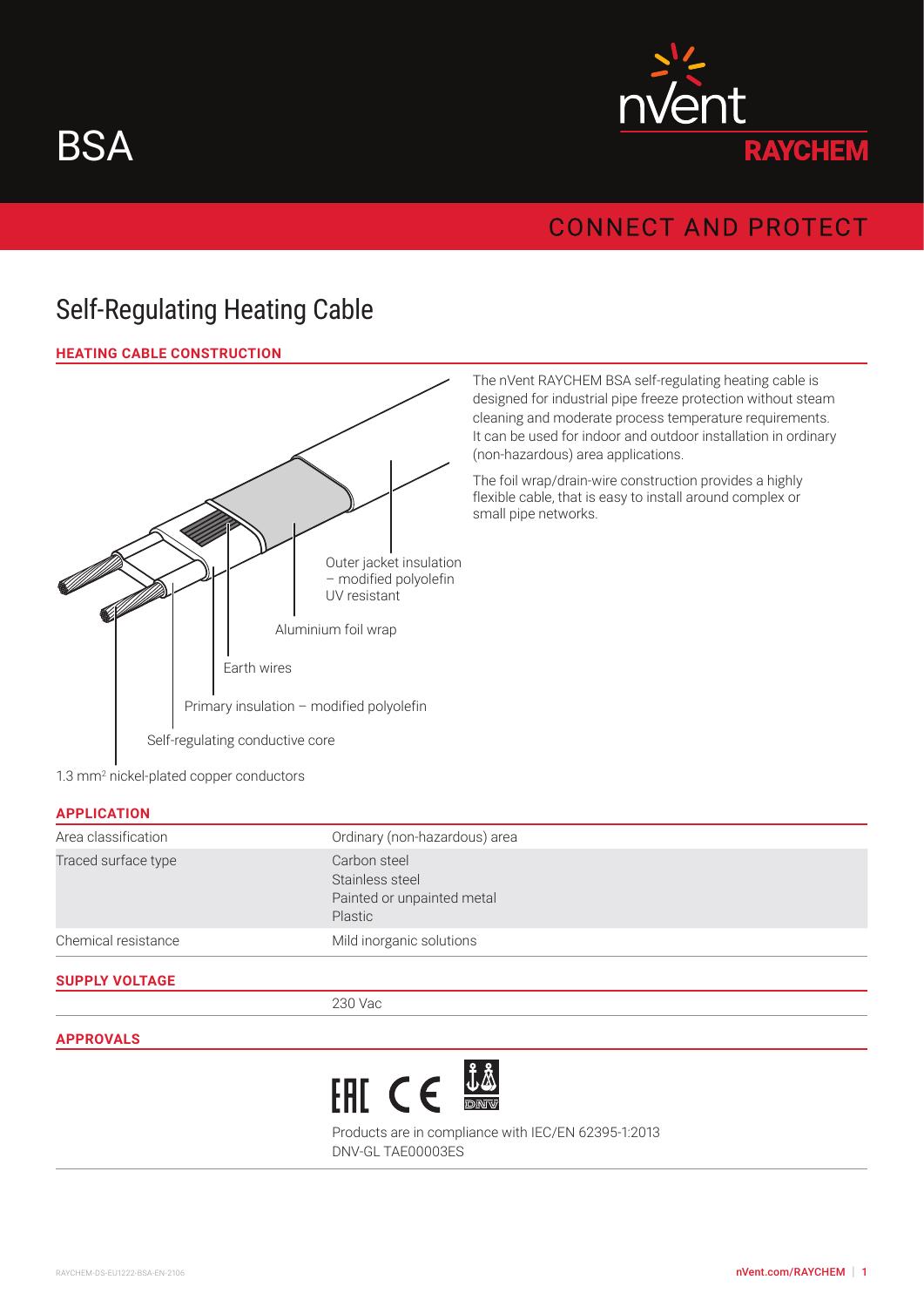## **SPECIFICATIONS**

Maximum maintain or continuous exposure 65°C temperature (power on/off)

| terriperature (power on) only                               |                                                       |
|-------------------------------------------------------------|-------------------------------------------------------|
| Maximum intermittent exposure<br>temperature (power on/off) | 85°C<br>Maximum cumulative exposure 1000 hours        |
| Minimum installation temperature                            | -60°C                                                 |
| Minimum bend radius                                         | at $20^{\circ}$ C: 10 mm<br>at $-60^{\circ}$ C: 35 mm |

## **THERMAL OUTPUT RATING**

Nominal power output at 230 Vac on insulated steel pipes

- **A 7BSA2-DR**
- **B 3BSA2-DR**



|                                    | <b>3BSA2-DR</b> | <b>7BSA2-DR</b> |
|------------------------------------|-----------------|-----------------|
| Nominal power output (W/m at 10°C) | 9W/m            | 19W/m           |

## **PRODUCT DIMENSIONS (NOMINAL) AND WEIGHT**

|                | 3BSA2-DR | 7BSA2-DR |
|----------------|----------|----------|
| Thickness (mm) | 5.       | -5.7     |
| Width (mm)     | 13.0     | 13.0     |
| Weight (g/m)   | 100      | 100      |

# **MAXIMUM CIRCUIT LENGTH BASED ON TYPE 'C' CIRCUIT BREAKERS ACCORDING TO EN 60898**

| <b>Electrical protection</b><br>sizing | Start-up<br>temperature | Maximum heating cable length per circuit (m) |     |
|----------------------------------------|-------------------------|----------------------------------------------|-----|
| 16 A                                   | $-20^{\circ}$ C         | 126                                          | 70  |
|                                        | $+10^{\circ}$ C         | 150                                          | 120 |
| 20A                                    | $-20^{\circ}$ C         | 150                                          | 87  |
|                                        | $+10^{\circ}$ C         | 150                                          | 120 |
| 25 A                                   | $-20^{\circ}$ C         | 150                                          | 109 |
|                                        | $+10^{\circ}$ C         | 150                                          | 120 |

The above numbers are for circuit length estimation only. For more detailed information please use nVent RAYCHEM TraceCalc software or contact your local nVent representative. nVent requires the use of a 30 mA residual current device to provide maximum safety and protection from fire. Where design results in higher leakage current, the preferred trip level for adjustable devices is 30 mA above any inherent capacitive leakage characteristic of the heater as specified by the trace heater supplier or alternatively, the next common available trip level for non adjustable devices, with a maximum of 300 mA. All safety aspects need to be proven.

## **ORDERING DETAILS**

| Part description | 3BSA2-DR | 7BSA2-DR   |
|------------------|----------|------------|
| Part No.         | PNNNNN22 | P000002272 |